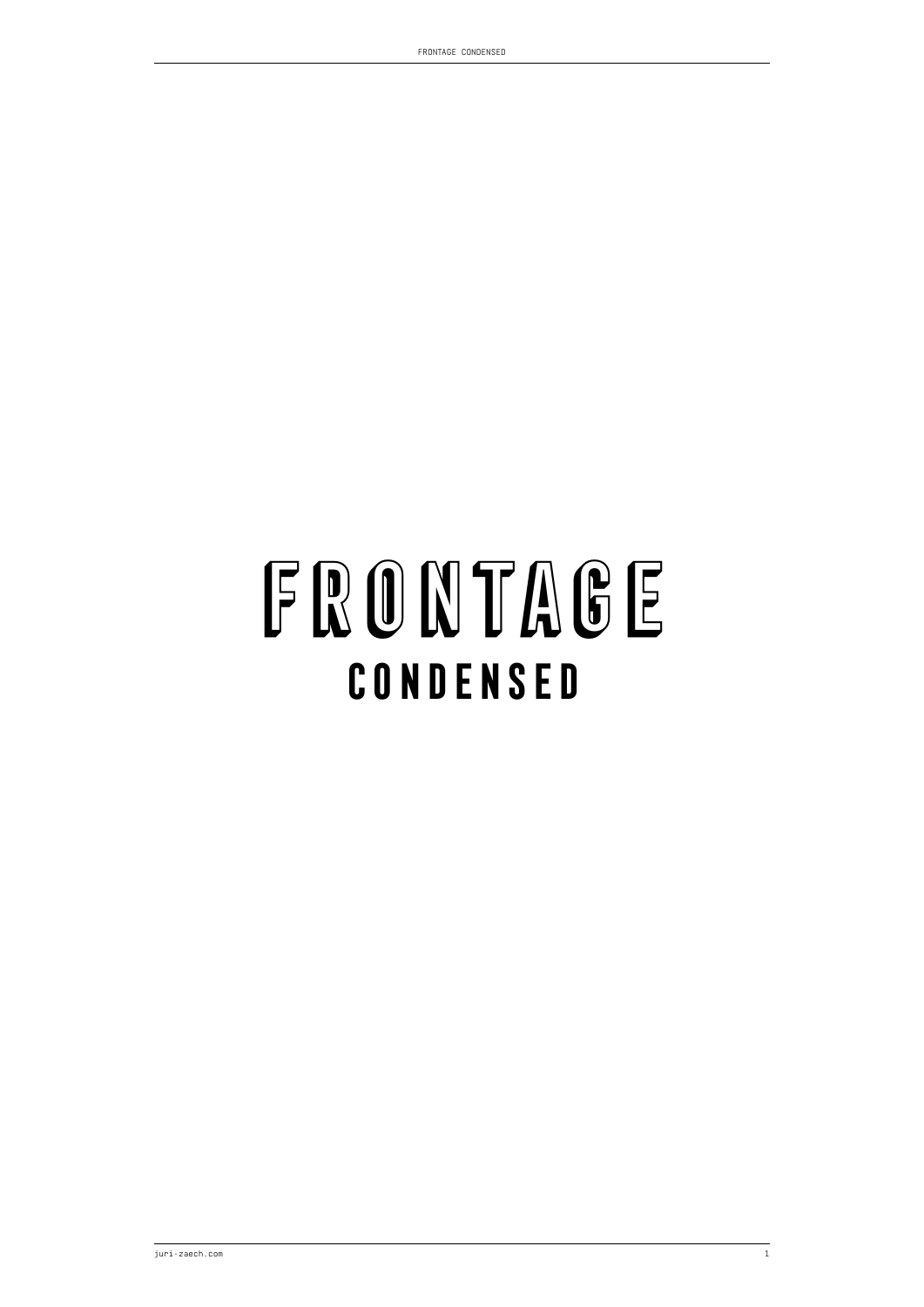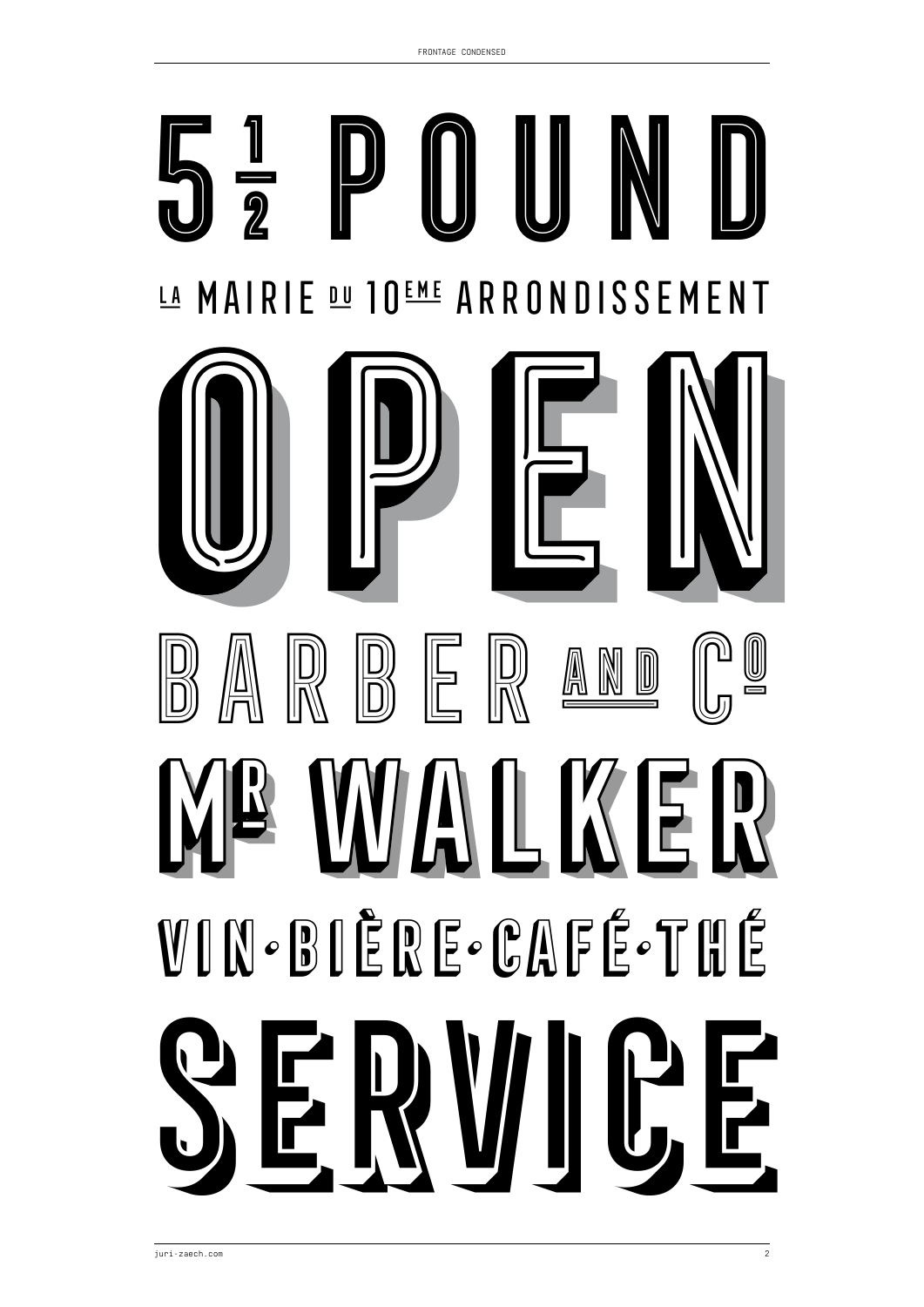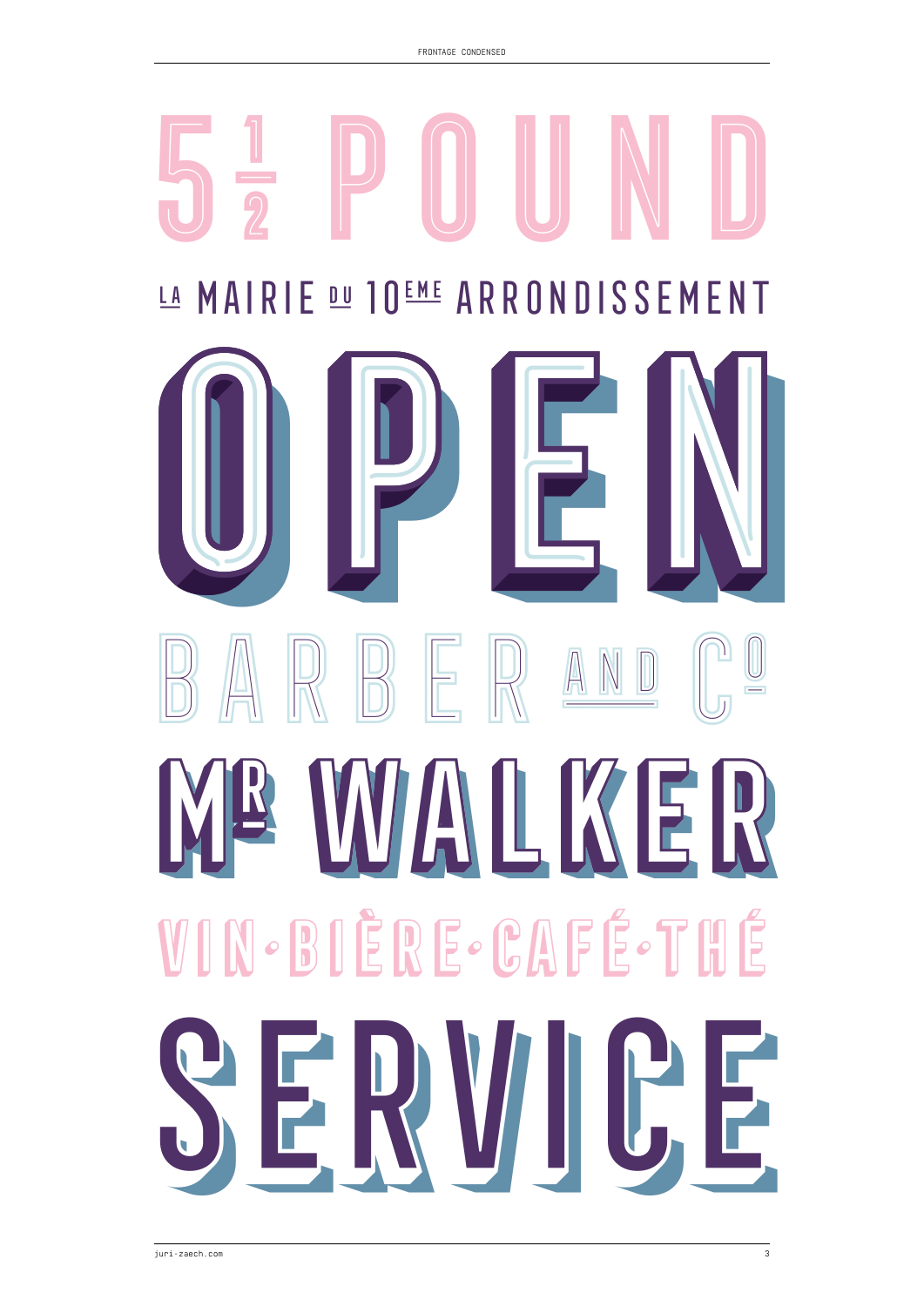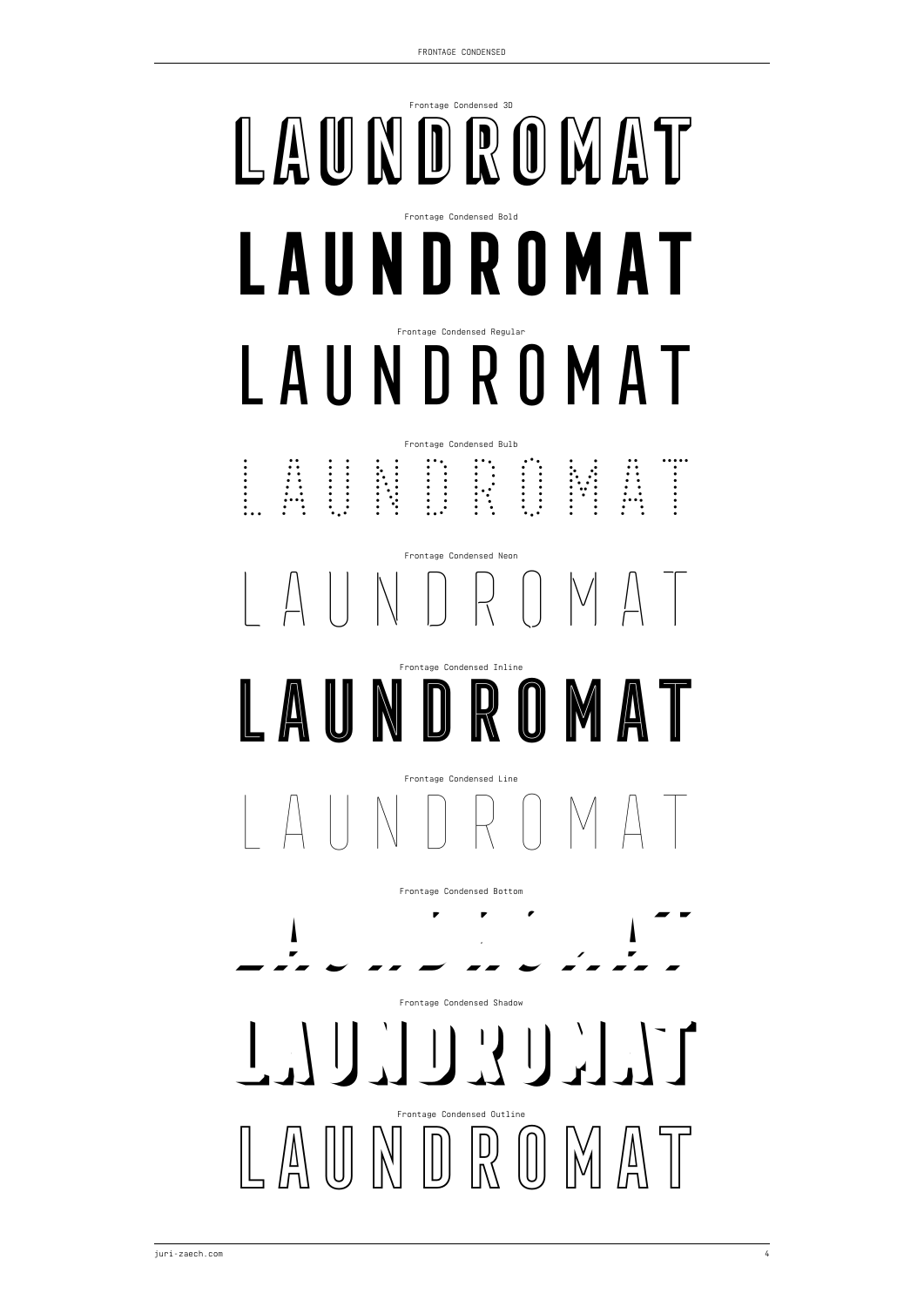Frontage Condensed 3D



Frontage Condensed Bold

# **0123456789**

Frontage Condensed Neon

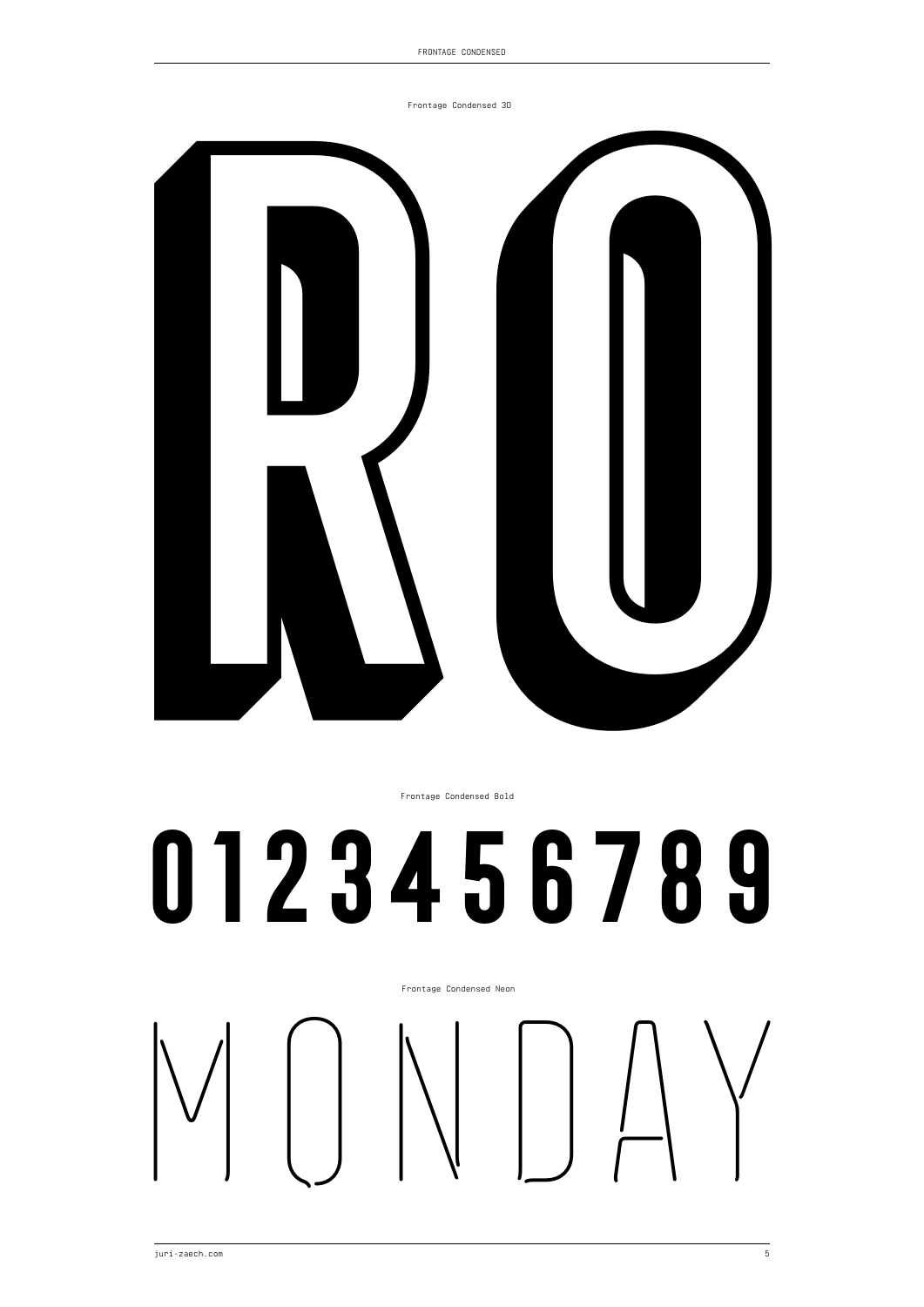



Frontage Condensed – Discretionary Ligatures activated



## Frontage Condensed **COQ AU VIN**





Frontage Condensed – Discretionary Ligatures activated

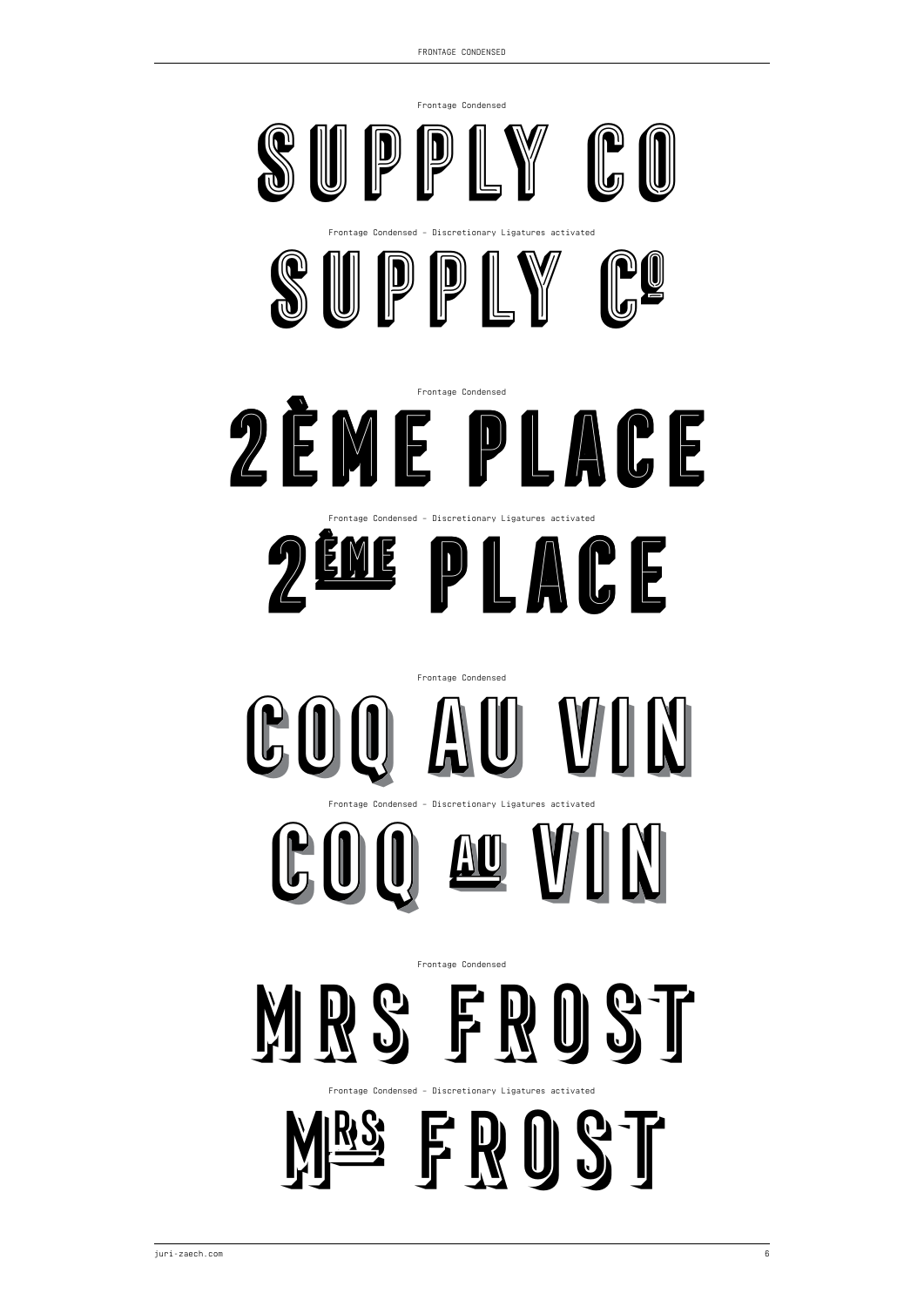Catchwords

Frontage Condesed features 52 catchwords an easy way to enrich the typographic texture.

The catchwords are convenientely employable through OpenType's Discretionary Ligatures feature.



In Adobe Illustrator CC select the Discretionary Ligatures button in the OpenType panel.

✔ Discretionary Ligatures **Fractions** Ordinal **Swash1 ETHling Alternates** 

In Adobe InDesign CC select Discretionary Ligatures in the menue of the Character panel.

TRANSAGE **COBBLERS 8 SUPPLY CO WOODLAY (E) CORRIGAN LOD CARGONA ILE CLOVER WG MARE JONES MAG KELLER M& PRESIDENT MASFROST ME LANE'S TRAIN Nº 5 TEA AND CAKE** DINNER AT SIX **COO AUVIN BAR 4 JAZZ** 

8 ALG GEORGE **WENICE BLUE** ROME & NIGHT **COCE ANTOINE** COUP @ CŒUR **DEPULS 1972** PONT DES ARTS RÉVEIL @ 10 **ENG** TOUS @ GRÈVE **1ª MINISTRE** 188 CLASSE 1<sup>ELE</sup> CLASSE 23LL ÉTAGE **EST 1952** TINTIN ¤ MILOU ALL EOG ONE **BEER BOOK NYC** 

Complete List of the 52 Catchwords

**EGGS @ JAIL** LA CAROTTE **LE FROMAGE** LES SAUCISSES 2<sup>m</sup> in Command ONECTWO **TRICK @TREAT** UN **POOR TOUS 3<sup>80</sup> ROUND 248 000 RIVOLI** ON SINCE 1979 THE 1º LADY **JANUARY 14<sup>14</sup> WEG** F NINE 10 FIVE MAN 18 WILD BREAD WILD JAM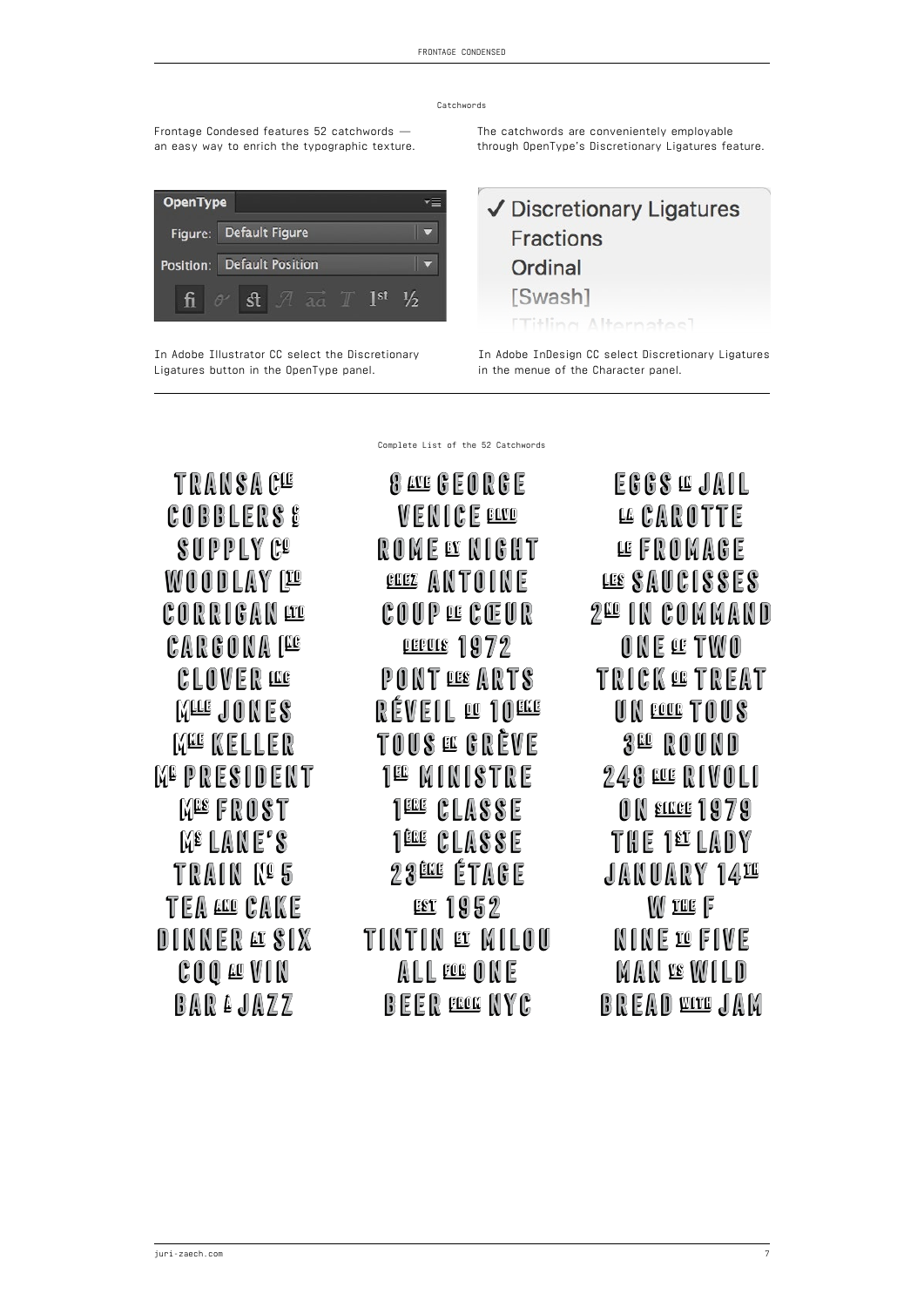